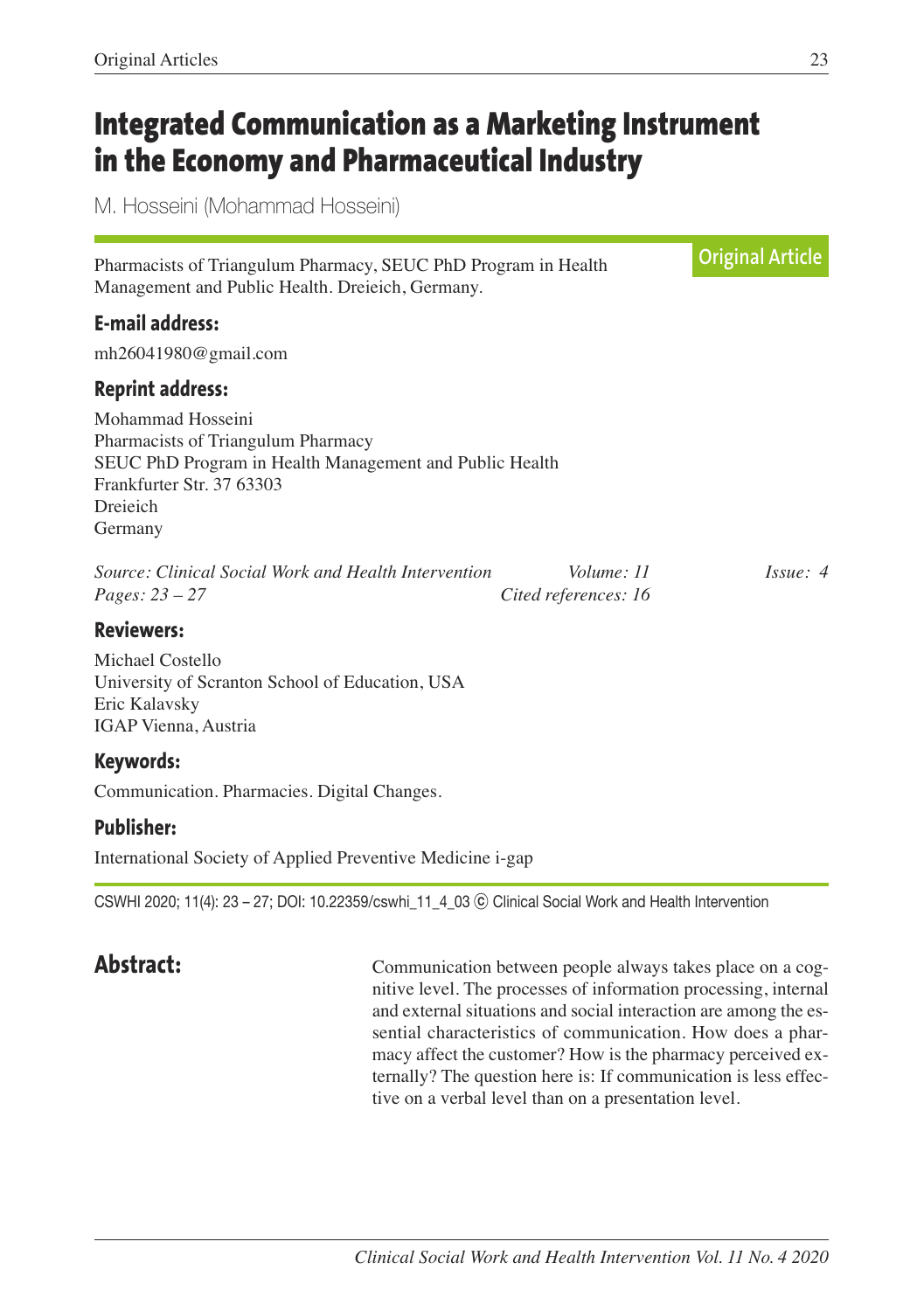### **Introduction**

Globalization, digitalization and demographic change are leading to increasing competitive pressure for pharmacies. This is also intensified not least by competition in communication between them. It is therefore not surprising that more and more companies are using unusual communication concepts in order to bind customers whose attention, processing and perception capacities are limited. Corporate communication is thus becoming increasingly important in order to survive in saturated markets<sup>1</sup>. Communication between people always takes place on a cognitive level. The processes of information processing, internal and external situations and social interaction are among the essential characteristics of communication<sup>2</sup>. Nevertheless, there is no generally valid definition for the term, because communication is understood to be primarily actions that are interpreted differently depending on the situation, the means of communication and the person. If the term communication is derived from the French and English "comuniquer" and "to communicate", its meaning can be translated as "to communicate" or "Communication". The two terms "converse" and "conversation" form the opposite. These always indicate an exchange of information between people. According to this view, communication would therefore be one-sided, because in this case the sender would communicate and the receiver would merely listen, which in turn would not indicate a pure information exchange. However, communication means more: the purpose of communication is to encourage people to enter into a mutual exchange of realities and images and, in addition, to inform the respective recipient 3 . This is done through different communication channels. The media landscape, for example, has undergone major changes in recent years. Classical communication channels and media such as newspapers, radio or television have been supplemented or even replaced by various social

media channels such as blogs, Facebook or newsletters. It can therefore be assumed that, in addition to classic communication instruments, social media communication also has a considerable influence on corporate success. (Trusov et al. 2009). In addition, there is a constantly increasing use of social media channels, which has led to a change in the type of communication. The previous transmitter-receiver model has been replaced by the transmitter-multi-receiver model. A message is now not only transmitted from sender to receiver, but - depending on the distribution of the message - from one sender to many receivers. (Bruhn et al., 2011, p.40).

# **Communication policies**

The communication policy (promotion), the fourth P in the marketing mix, deals with the exchange between customers and companies. Accordingly, external communication is directed directly to the previously defined target groups. In particular, external communication is defined as the impression made by the company from the outside: How does a pharmacy affect the customer? How is the pharmacy perceived externally? Here, communication is less effective on a verbal level than on a presentation level. On the basis of different sales channels (e.g. advertising via blog) it can then be decided which content is ultimately communicated to the outside world<sup>4</sup>. In addition to PR (public relations) and product placement, communication policy also includes sales promotion, personal sales and advertising<sup>5</sup>.

However, these pose challenges for integrated communication. These challenges are described by the five dimensions according to Kirchner  $(2006)$ . These dimensions include<sup>6</sup>:

- Integrated self-portrayal: Consistent self-portrayal only works if there is a clear market positioning that reflects both the values and the personality of the brand.
- Interdepartmental planning and cooperation:

<sup>1</sup> Vgl. Esch et al. (2009), Brand identity as a basisi fort he design of internal and external communication

<sup>2</sup> Vgl. Strohner (2006), Communication, p. 28

<sup>3</sup> Vgl. Ternes (2008), Communication – A- Key Qualification, p. 20

<sup>4</sup> See. Manweiler (2014), Impacts on the emplementation of a managment scheme p. 13

<sup>5</sup> See. Freter (1983), Market and customer segmentation: customer – oriented market design and processing. Pp. 292

<sup>6</sup> See. Integrated Business Communication, pp. 86-100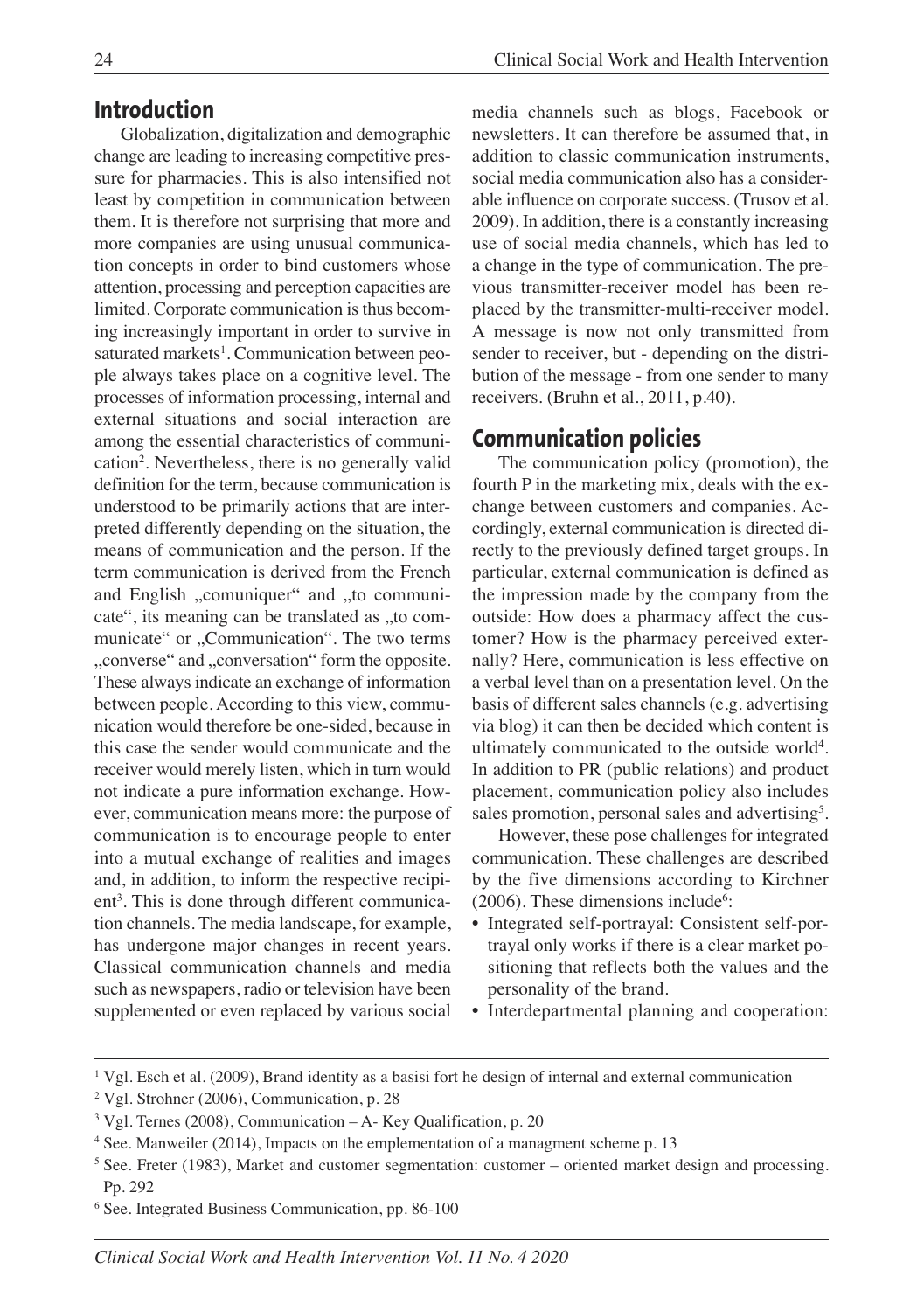Companies are complex, so integrated communication can only work if departments work together on an interdisciplinary basis.

- Customer orientation: Customer loyalty must be strengthened through holistic relationship management.
- Stakeholder-oriented integration: An integrated communication concept takes into account all relevant stakeholders, e.g. shareholders, suppliers or employees.
- Anchoring communication in pharmacies: Derivation of a communication strategy from the corporate strategy. In addition, the integrated communication also serves as an interface between the public and pharmacies as well as for obtaining feedback for the company. This dimension is particularly important so that communication can be integrated into corporate management.

Basically, therefore, "integrated" means nothing more than "united", meaning a union between personal communication and various marketing measures - from traditional radio advertising to viral marketing and social media marketing.

Online marketing is becoming increasingly important here. Since extremely short response times are required on the Internet, companies must react very quickly to inquiries. Otherwise, potential customers may quickly switch to another company with shorter response times. This is why more and more companies are now acquiring their customers via social media channels such as Facebook, Xing or Twitter. This means that brand presence on the Internet is becoming increasingly important. A good sales channel or a good advertisement for your own pharmacies is also the use of a homepage. It is not for nothing that the German management consultant Prof. Hermann Simon (2000) said:

 $n$ , In marketing, the Internet is not everything, but without the Internet, everything is nothing"?.

This sentence clearly shows how important online marketing now is in the overall picture of marketing. Communication must therefore also be targeted in online marketing. This goal is achieved by integrated communication, in particular by using different social media strategies. The most important strategies include the Influencer strategy, which enables an active customer dialogue between the company and the customer, for example on a Facebook page or with the help of a celebrity on television. The customer dialogue creates proximity, which leads to a perceived enthusiasm among consumers or customers and is reflected in word-of-mouth propaganda. This knowledge can be implemented by the management in campaigns and leads in the long run to a better perception of the respective company<sup>8</sup>. A good example of this is the advertising of the "Ratiopharm twins" for products of the drug manufacturer Ratiopharm due to its "product diversity". Accordingly, every campaign includes a communication concept and the more digital the world becomes, the easier communication becomes for companies. New viral campaigns enable companies to get in touch with their customers in a more targeted way and thus change not only the way they communicate, but also their own business models and corporate culture. The campaigns of the new digital world must be faster, more targeted and above all more complex in order to keep customers happy.

# **Conclusions**

- 1. communication via social media can have a positive effect on a company, as in this case, but also a negative effect if it is done in an imprudent manner
- 2. Greenpeace skilfully focused its social media communications by using the channels specifically for campaigns against Nestlé

These actions ultimately led Nestlé to fundamentally rethink its public image and, in the meantime, to completely change its social media communication.

Another example of successful integrated communication is the "Pfizer" company with its marketing campaign on "Viagra". The drug belongs to the group of phosphodiesterase type 5 (PDE5) inhibitors and contains the active ingredient sildenafil. Viagra is used to increase potency in men<sup>9</sup>. The uniqueness of Pfizer and Vi-

<sup>7</sup> Simon (2000), The Great Handbook of Strategic Concepts, p. 158

<sup>8</sup> See. Esch (2014), Brand identity as a basis fort he design of internal and external communication, p. 493

<sup>9</sup> See. NetDoktor (2020), Viagra (28.02.2020), https://www.netdoktor.de/medikamente/viagra/ [28.02.2020]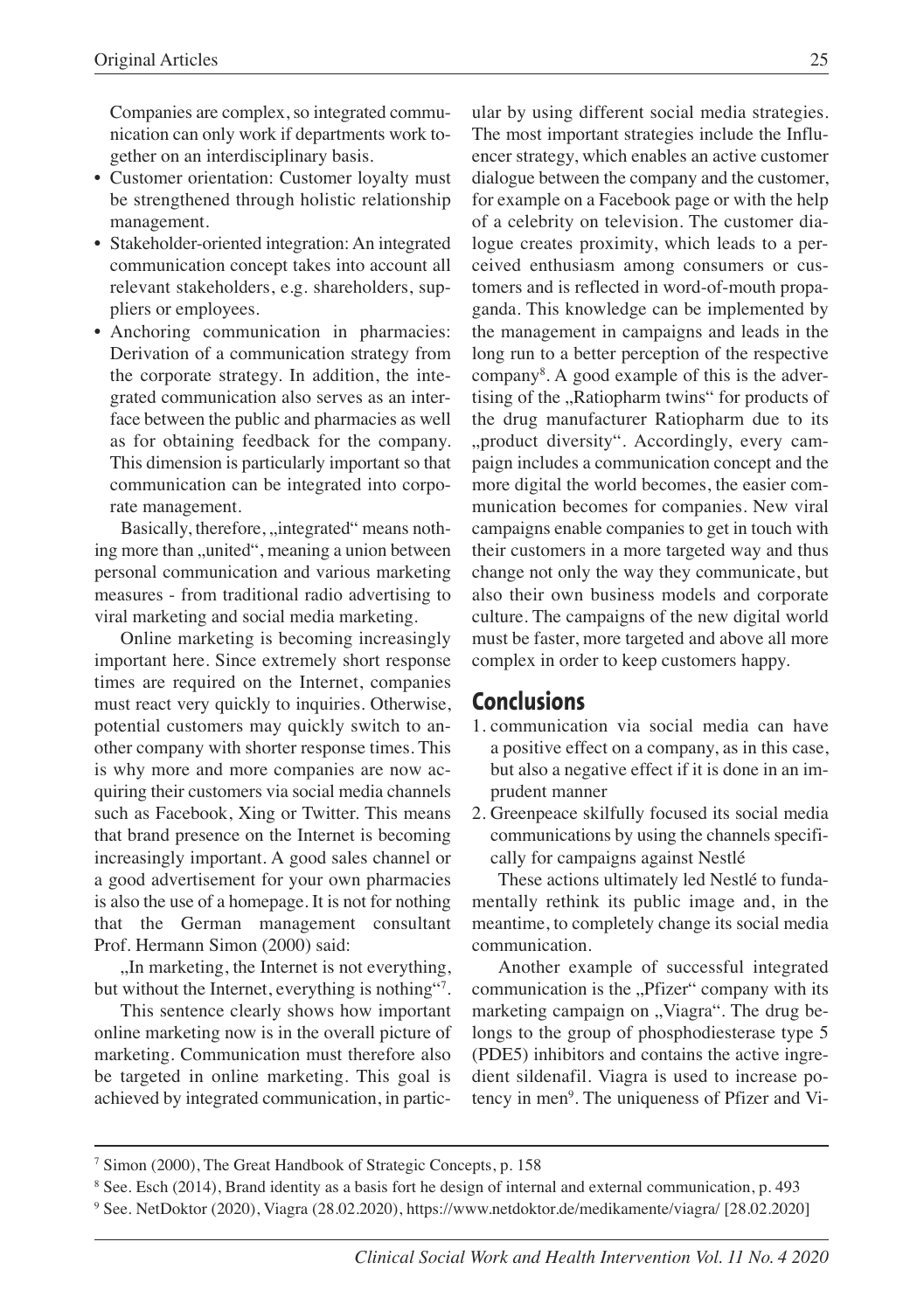agra was particularly evident in 2002 with a successful integrated campaign. In this campaign, Pfizer relied on a celebrity and used an influencer strategy that did not even exist in this form at the time. Football star Pelé talked about erectile dysfunction in a TV spot, thus breaking a taboo subject. He also encouraged other men to consult a doctor if they had problems. The campaign became very popular in combination with advertisements in the public print media, response possibilities via telephone hotline as well as reply postcards and information tour with a specially designed truck $10$ .

Integrated communication is establishing itself - as seen in the two examples - more and more as a cross-cutting function between pharmacies and customers. The new form of communication makes it easier to reach a wide range of customers and to operate on several platforms simultaneously, as well as offline. Marketing is no longer carried out via one channel only, but reaches a much larger target group through targeted placement in the respective networks than would be possible via the classic channels, such as television or radio. Integrated communication has thus become a communication factor between customer and company that should not be underestimated. The influence of social networks on people and their everyday life is constantly growing. Due to the networking of people worldwide and the ongoing globalization, social networks in particular will continue to play an important role within Internet communication. Pharmacies have to be aware of these developments and must react to them promptly.

# **References:**

- 1. BRUHN M (2014) Marketing-the basisi for study and practive. (12. Auflage). Basel: Springer Verlag.
- 2. ESCH F R, FISCHER A (2009) Brand identity as the basis fort he design of internal and external communication. IN: Bruhn, Manfred/Esch, Franz-Rudolf, Tobias Langner (Hrsg): Handbuch Kommunikation. Wiesbaden: Gabler Verlag.
- 3. FRETER H (1983) Market and customer segmention: customer-oriented market acquisi-

tion and processing. (2. Auflage). Stuttgart: Kohlhammer.

- 4. KIRCHNER K (2006) Integrated corporate communicatio. Theoretical and empirical inventory and an analysis of large American companies. Wiesbaden: Springer.
- 5. MANWEILER N (2014) Effects of implementing complaint management. Hamburg: DUV.
- 6. POGODA A (2003) You also have to sell miracles: How Viagra advertises. In: Pharma meets brand: branded technology fort he healthcare market. Munich: Urban & Vogel Medien und Medical publishing house chaft mbH & Co. KG.
- 7. SIMON H (2000) The great handbook of strategy concepts: Ideas that changed the business world. Frankfurt am Main: Campus.
- 8. STROHNER H (2006) Communication. Cognitive basic and practical applications. Göttingen: Vandenhoeck & Ruprecht.
- 9. TERNES D (2008) Communication a key qualification: Introduction to essential areas of interpersonal communication. Paderborn: Junfermann Verlag
- 10. BAYONA M (2010) Kampagnen Update 2: Nestle, Kitkat and the Palm Oil. (11.05.2010), http://www.greenpeace.de/themen/waelder/nachrichten/artikel/nestle\_zoeg ert\_greenpeace\_bleibt\_dran/ [abgefragt am 22.02.2020].
- 11. GABLER WIRTSCHAFTSLEXIKON (2020) Marketing. Online: https://wirtschaftslexikon.gabler.de/definition/marketing-39435 [abgefragt am 20.02.2020].
- 12. HERMES O (2010) A global corporation fails because of social media. (28.04.2010), http://www.absatzwirtschaft.de/Content/\_p= 1003214,\_b=70121,\_t=ft,doc\_page=1[abgefragt am 25.02.2020].
- 13. HEIN D (2010) PR Debacle: Nestle turns ist own fans against itself. (22.03.2010) http://www.horizont.net/aktuell/marketing/pa ges/protected/PR-Debakel-Nestle-bringteigeneFans-gegen-sich-auf\_91027.html [abgefragt am 28.02.2020].
- 14. NESTLE (2010) Nestle wants to protect primeval forests afted Greenpeace campaign,

<sup>&</sup>lt;sup>10</sup> See. Pogoda (2003), You would also like to know that you need to sell, p. 54f.